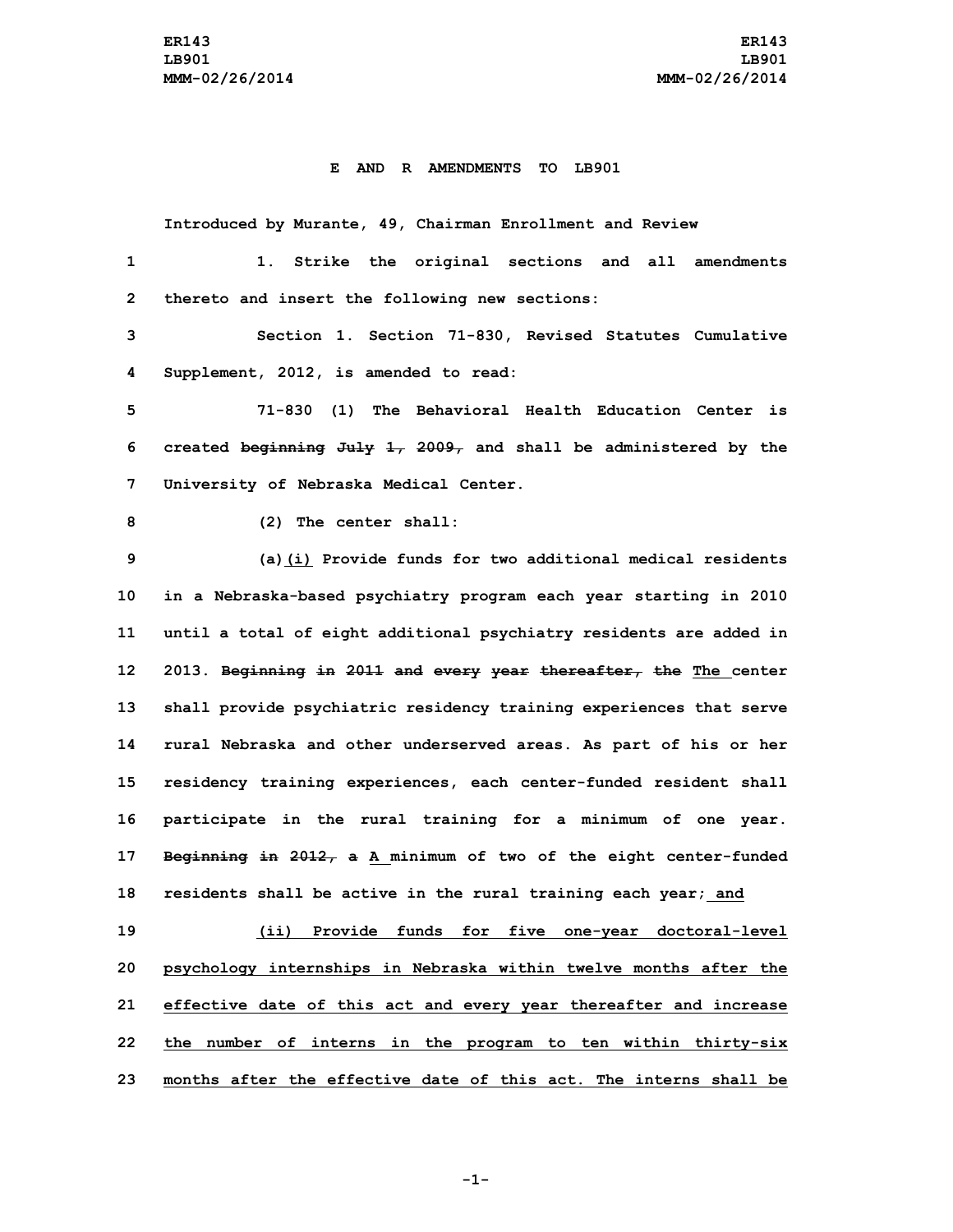**1 placed in communities so as to increase access to behavioral health 2 services for patients residing in rural and underserved areas of 3 Nebraska;**

 **(b) Focus on the training of behavioral health professionals in telehealth techniques, including taking advantage of <sup>a</sup> telehealth network that exists, and other innovative means of care delivery in order to increase access to behavioral health services for all Nebraskans;**

 **(c) Analyze the geographic and demographic availability of Nebraska behavioral health professionals, including psychiatrists, social workers, community rehabilitation workers, psychologists, substance abuse counselors, licensed mental health practitioners, behavioral analysts, peer support providers, primary care physicians, nurses, nurse practitioners, and pharmacists, and physician assistants;**

**16 (d) Prioritize the need for additional professionals by 17 type and location;**

 **(e) Establish learning collaborative partnerships with other higher education institutions in the state, hospitals, law enforcement, community-based agencies, and consumers and their families in order to develop evidence-based, recovery-focused, interdisciplinary curriculum curricula and training for behavioral health professionals delivering behavioral health services in community-based agencies, hospitals, and law enforcement. Development and dissemination of such curriculum curricula and training shall address the identified priority needs for behavioral health professionals; and**

**-2-**